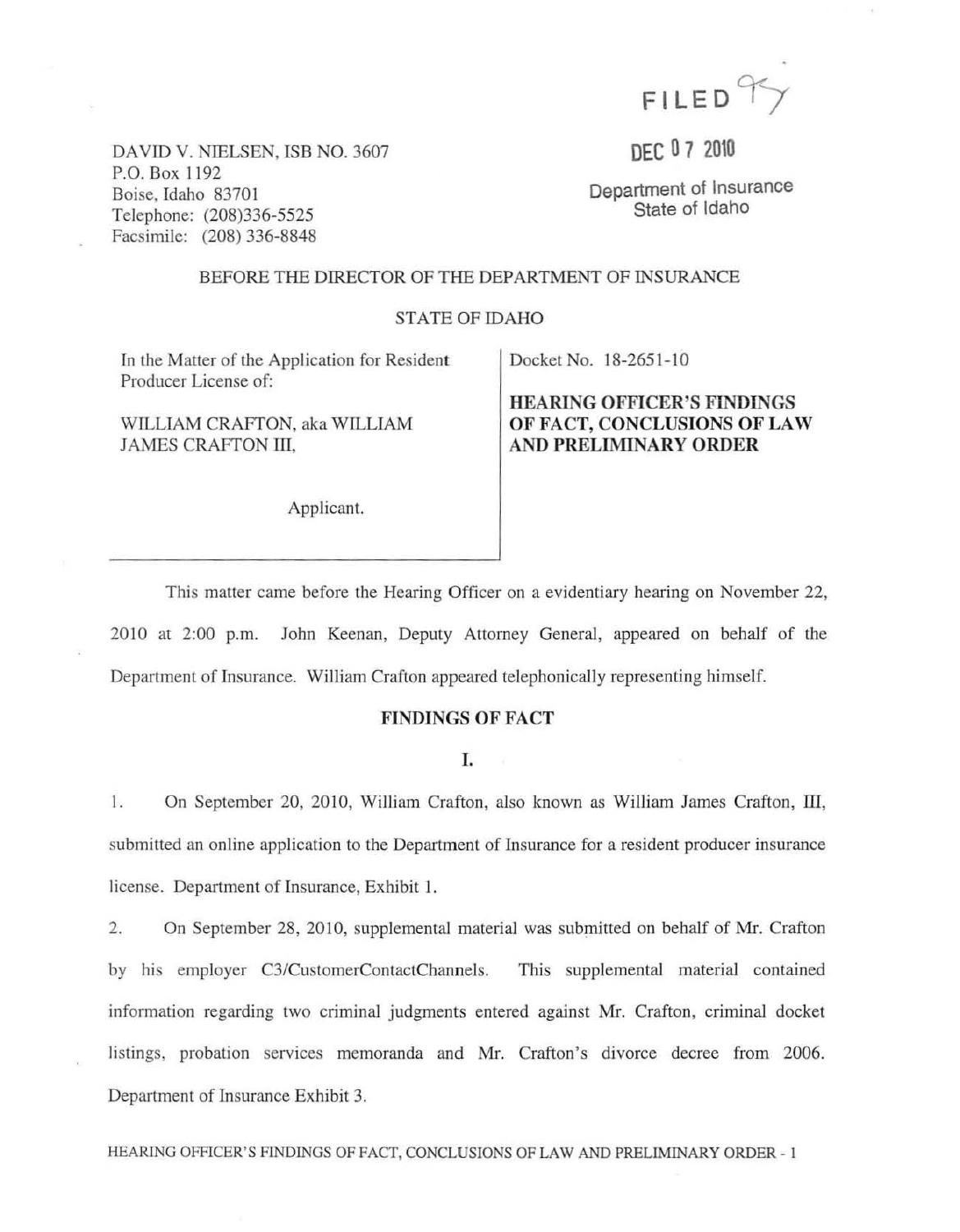3. On October 1, 2010, the Department of Insurance sent a letter to Mr. Crafton denying his application for a resident producer license. The letter noted two criminal offenses for which Mr. Crafton had been convicted and his current probation status. Further referenced by the Department was a child support obligation which was in arrears. The Department also noted that no repayment plan existed for the child support obligation arrearage. The Department advised Mr. Crafton it was denying his application based upon Idaho Code Section 41-1016(1) which allows the Department to deny applications when the applicant has been convicted of a misdemeanor, evidencing "bad moral character, dishonesty, a lack of integrity and financial responsibility, or an unfitness and inability to provide acceptable service to the consuming public; or one who fails "to comply with an administrative or court order imposing a child support obligation." Department of Insurance Exhibit 5.

4. Mr. Crafton was convicted on September 29, 2009 of the charge of petty theft and was placed on probation for a total of seventeen months. Department of Insurance Exhibit 3.

5. Mr. Crafton was convicted of the offense of possession of paraphernalia on March 8, 2010 and placed on probation for twelve months. Department of Insurance Exhibit 3.

6. Mr. Crafton offered a letter to the Department of Insurance which was filed with the Department on October 26, 2010 providing an explanation of his background and the nature of the criminal charges, his child support arrearage, and current employment status. This correspondence was interpreted by the Department as a request for a hearing, pursuant to Idaho Code Section 41-232A. Department of Insurance Exhibit 4.

#### CONCLUSfONS OF LAW

1. Pursuant to Idaho Code Section 41-1016(1) the Department of Insurance has the authority to deny an applicants' request for a residence producer license based upon the following: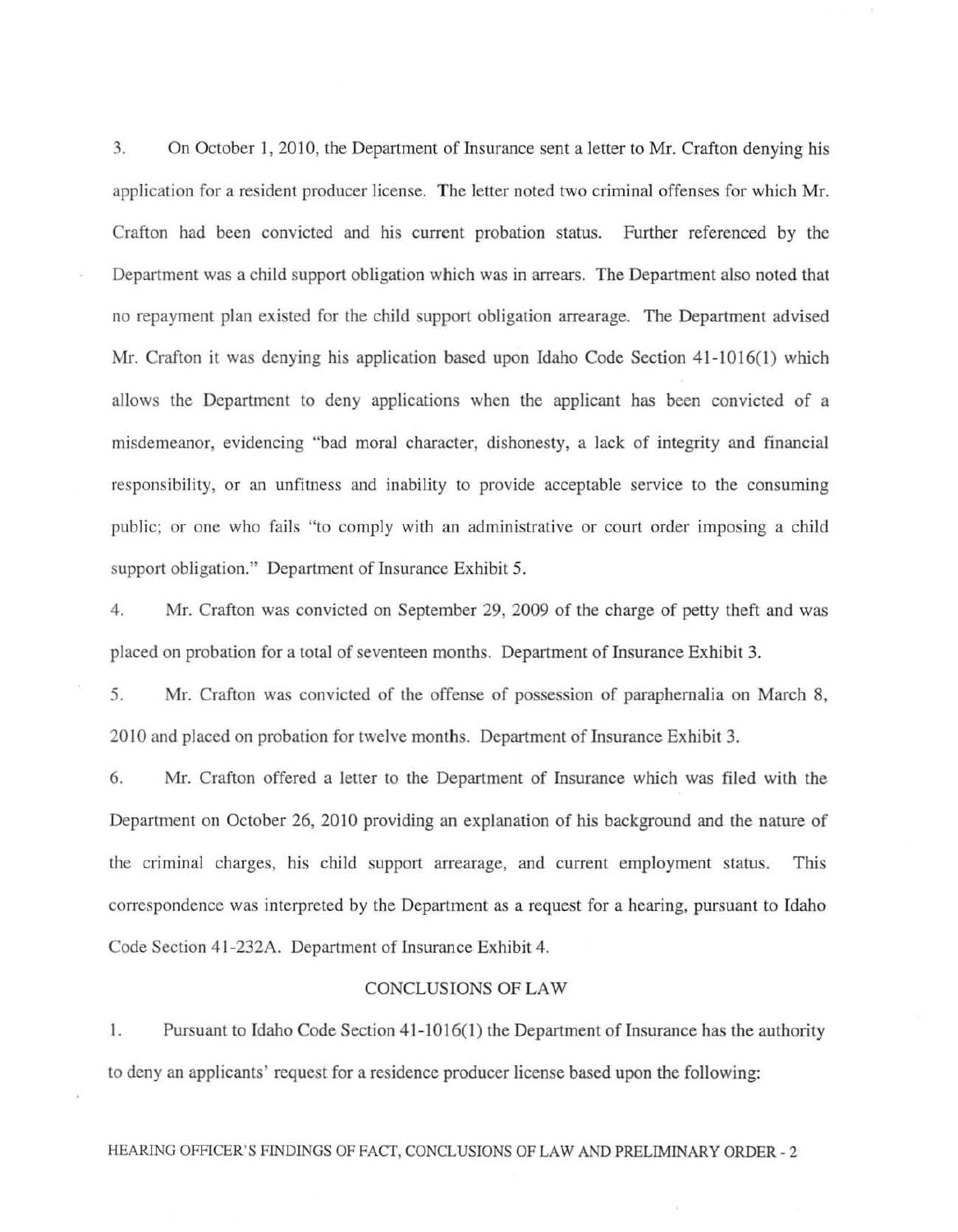(f) Being convicted of or pleading guilty to any felony, or to a misdemeanor which evidences bad moral character, dishonesty, a lack of integrity and financial responsibility, or an unfitness and inability to provide acceptable service to the consuming public; and (m) failing to comply with an administrative or court order imposing a child support obligation...

2. Evidence was presented by the Department through testimony of the Bureau Chief for consumer services, Gina McBride as to the application examination process and the review undertaken by the Department of submitted materials filed by an applicant and the determination of qua lifications. Testimony provided by Ms. McBride established that Mr. Crafton freely volunteered information pertaining to his background and the circumstances regarding the two criminal convictions. Furthermore Mr. Crafton provided full disclosure of information regarding the child support obligation arrearage. No allegations of misrepresentation or a failure to provide full disclosure of pertinent information has been made by the Department against Mr. Crafton.

3. During the application process Mr. Crafton has endeavored to be forthcoming and fully compliant in providing pertinent infonnation considered in his producer application. At hearing Mr. Crafton evidenced an openness and frankness which corresponded with his disclosures made during the application process.

4. In his response correspondence sent to the Department of Insurance following the denial of his application, Mr. Crafton has contended that the decision of the Department was arbitrary.

5. The provisions in Idaho Code Section 41-1016(1), providing for the licensing and regulation of an insurance producer represent an exercise of the police power of the State. *Williams v. O'Connell*, 76 Idaho 121, 278 P2d 196 (1954). Pursuant to Idaho Code Section 41-10 16( I) the Director of the Department may refuse issuance of a license when an applicant has been convicted of a misdemeanor within the designated groupings.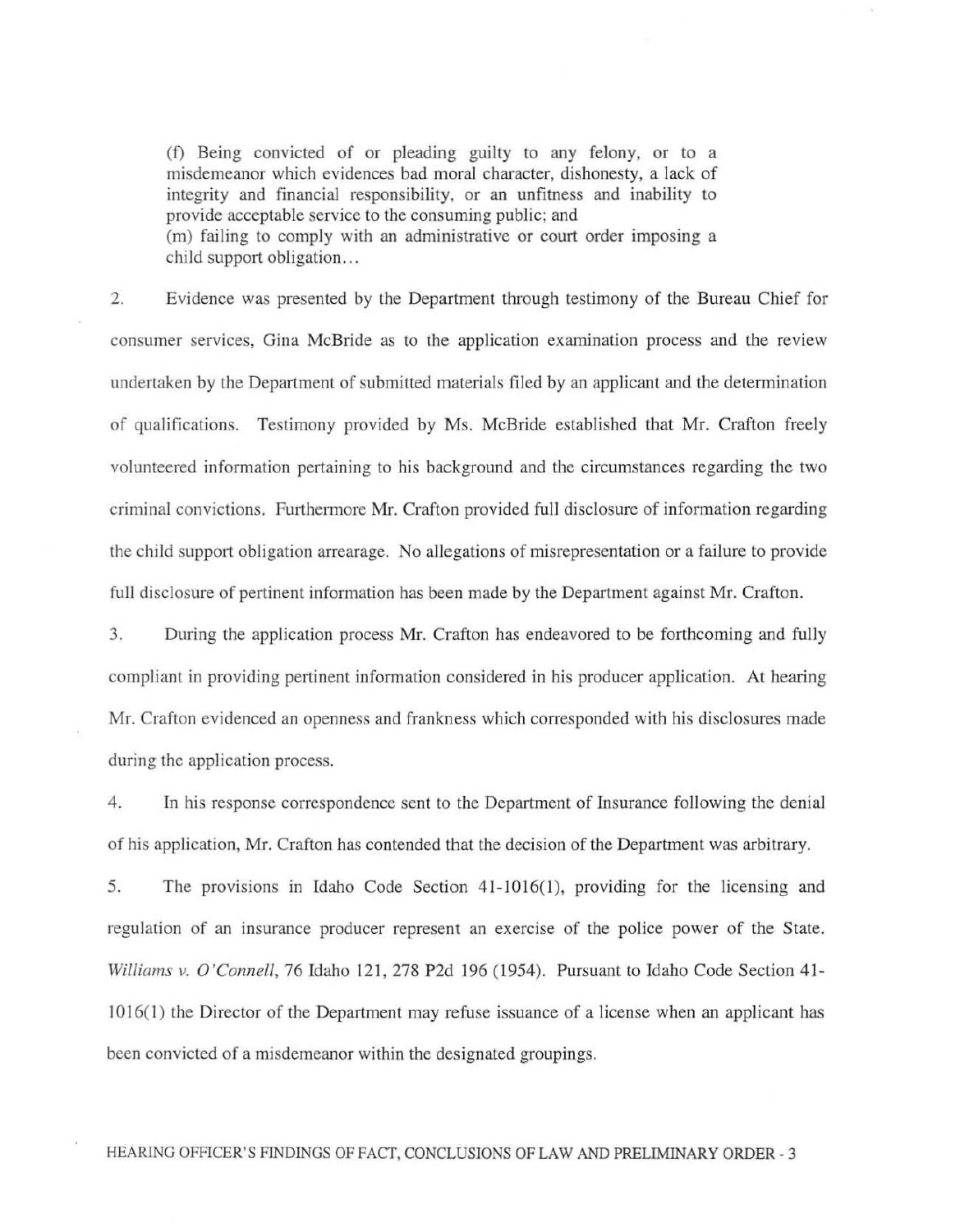6. The misdemeanors for which Mr. Crafton was convicted are within the purview of Idaho Code Section 41-1016(1). The concerns of the Department for the safety of the public under Idaho Code Section 41-113 are legitimately exercised under Idaho Code Section 41-210 and in the application of the provisions of Idaho Code Section  $41-1016(1)$ . Failure to meet the qualifications and restrictions imposed upon applicants may be used as sufficient grounds for the denial of a license application. It is not apparent from the evidence submitted in this matter that the Department inappropriately or arbitrarily applied the discretion which it has in the inquiry and ultimate determination of compliance with licensing requirements. The evidence presented fails to establish that this power was improperly exercised.

7. As noted by the Department, Mr. Crafton is still at present under probation for the criminal matters of which he was convicted. Though he remained open and honest about his record and current status, the disclosure does not obviate the public safety concerns of the Department. The nature of these offenses and the relative recent time frame of when they occurred support the Department's determination.

8. These factors are further combined with the arrearage in his child support obligations and provide appropriate grounds to deny issuance of a license to Mr. Crafton.

#### PRELIMiNARY ORDER

Based upon the foregoing, it is hereby ordered that the denial of Mr. Crafton's application for resident producer license by the Department of Insurance is upheld and affinned.

IT IS SO ORDERED.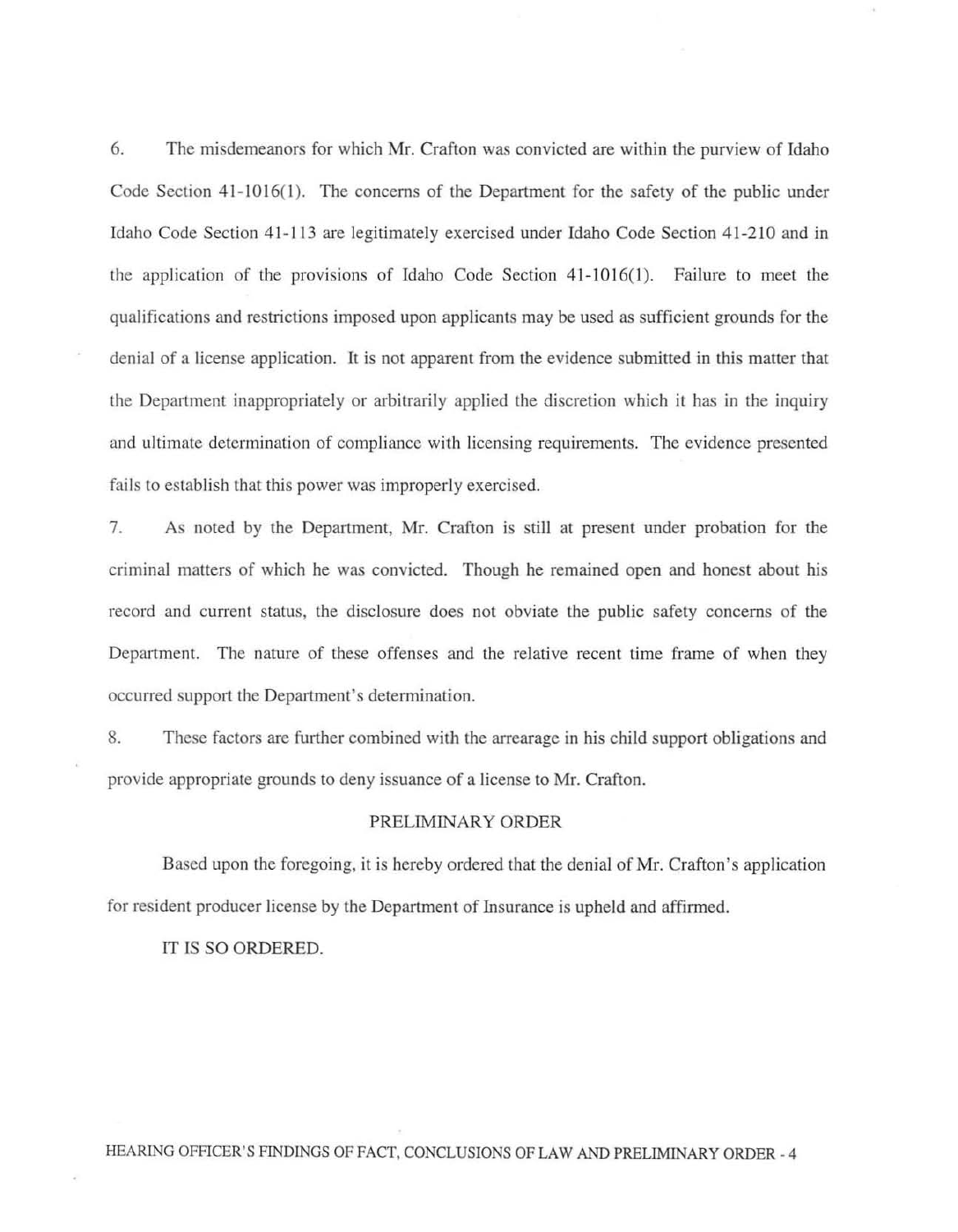### NOTIFICATION OF RIGHTS

This is a preliminary order of the Hearing Officer. It can and will become final without further action of the Department of Insurance unless any party petitions for reconsideration before the Hearing Officer or appeals to the Director for the Department of Insurance (or the designee of the Director). Any party may file a motion for reconsideration of this preliminary order with the Hearing Officer within fourteen (14) days of the service date of this order. The Hearing Officer will dispose of the petition for reconsideration within twenty-one (21) days of its receipt, or the petition will be considered denied by operation of law. *See* Idaho Code §67·5243(3).

Within fourteen (14) days after (a) the service date of this preliminary order, (b) the service date of the denial of a petition for reconsideration of this preliminary order, or (c) the failure within twenty·one (21) days to grant or deny a petition for reconsideration of this preliminary order, any party may in writing appeal or take exception to any part of the preliminary order and file briefs in support of the party's position on any issue in the proceeding to the Director of the Department of Insurance (or the designee of the Director.) Otherwise, this preliminary order will become a final order of the Department of Insurance.

If any party appeals or takes exception to this preliminary order, opposing panies shall have twenty-one  $(21)$  days to respond to any party's appeal within the Department of Insurance. Written briefs in support of or taking exception to the preliminary order shall be filed with the Director of the Department of Insurance (or the designee of the Director). The Director may review the preliminary order on his own motion.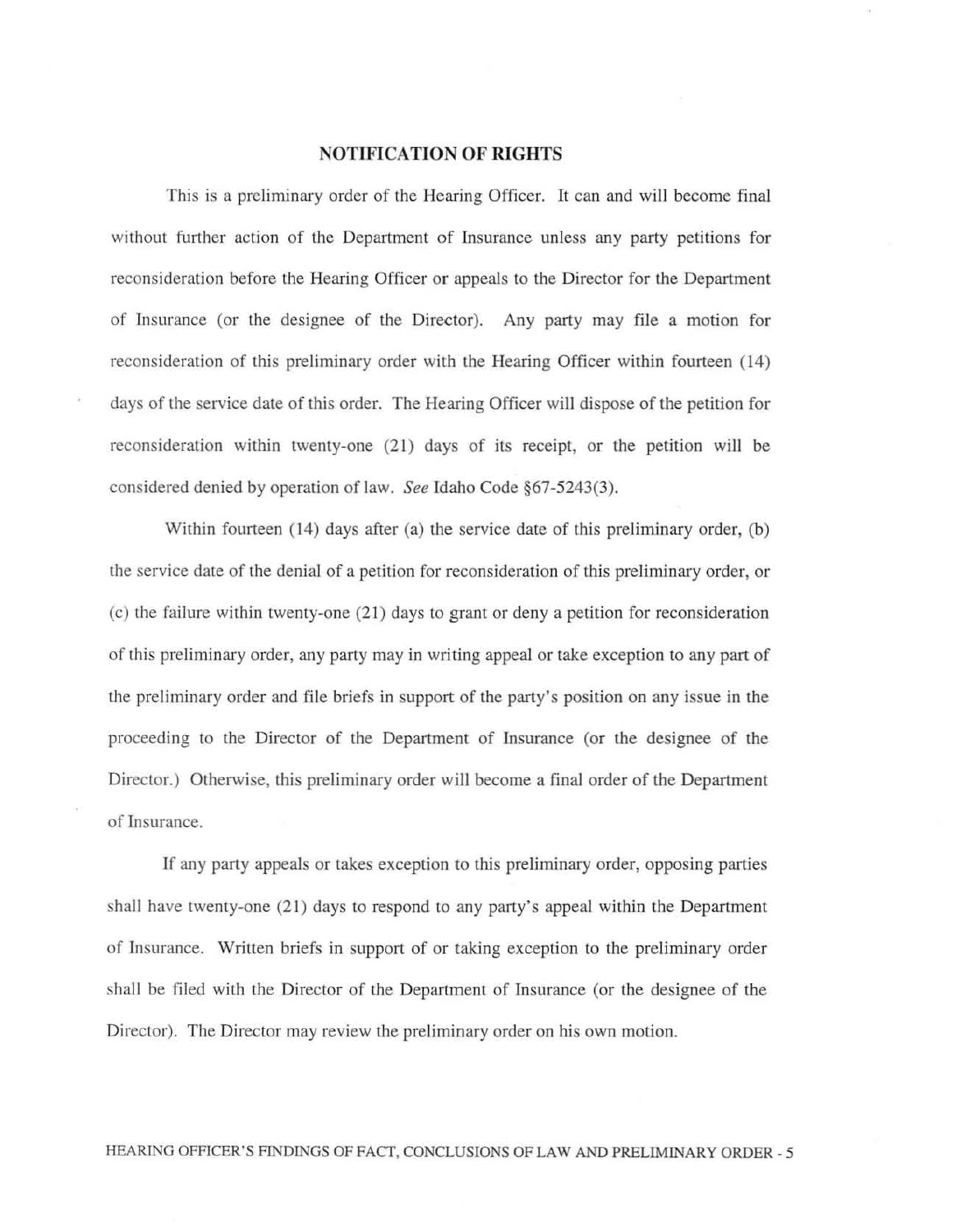Lf the Director of the Department of Insurance (or his designee) grants a petition to review the preliminary order, the Director (or his designee) will allow all parties an opportunity to file briefs in support of or taking exception to the preliminary order and may schedule oral argument in the matter before issuing a final order. The Director (or his designee) will issue a final order within fifty-six (56) days of receipt of the written briefs or oral argument, whichever is later, unless waived by the parties for good cause shown. The Director (or his designee) may remand the matter for further evidentiary hearings if further factual development of the record is necessary before issuing a final order.

Pursuant to Idaho Code §§ 67-5270 and 67-5272, if this preliminary order becomes final, any party aggrieved by the final order or orders previously issued in this case may appeal the final order and all previously issued orders in this case to district court by filing a petition in the district court of the county in which: (1) the hearing was held,  $(2)$  the final agency action was taken,  $(3)$  the party seeking review of the order resides, or operates its principal place of business in Idaho, or  $(4)$  the real property or personal properly that was the subject of the Department's action is located.

This appeal must be filed within twenty-eight (28) days of this preliminary order becoming final. *See* Idaho Code § 67-5273. The fling of an appeal to district court does not itself stay the effectiveness or enforcement of the order under appeal.

DATED this  $\mathcal{U}_1$  day of December, 2010.

By: David V. Nula

David V. Nielsen Hearing Officer